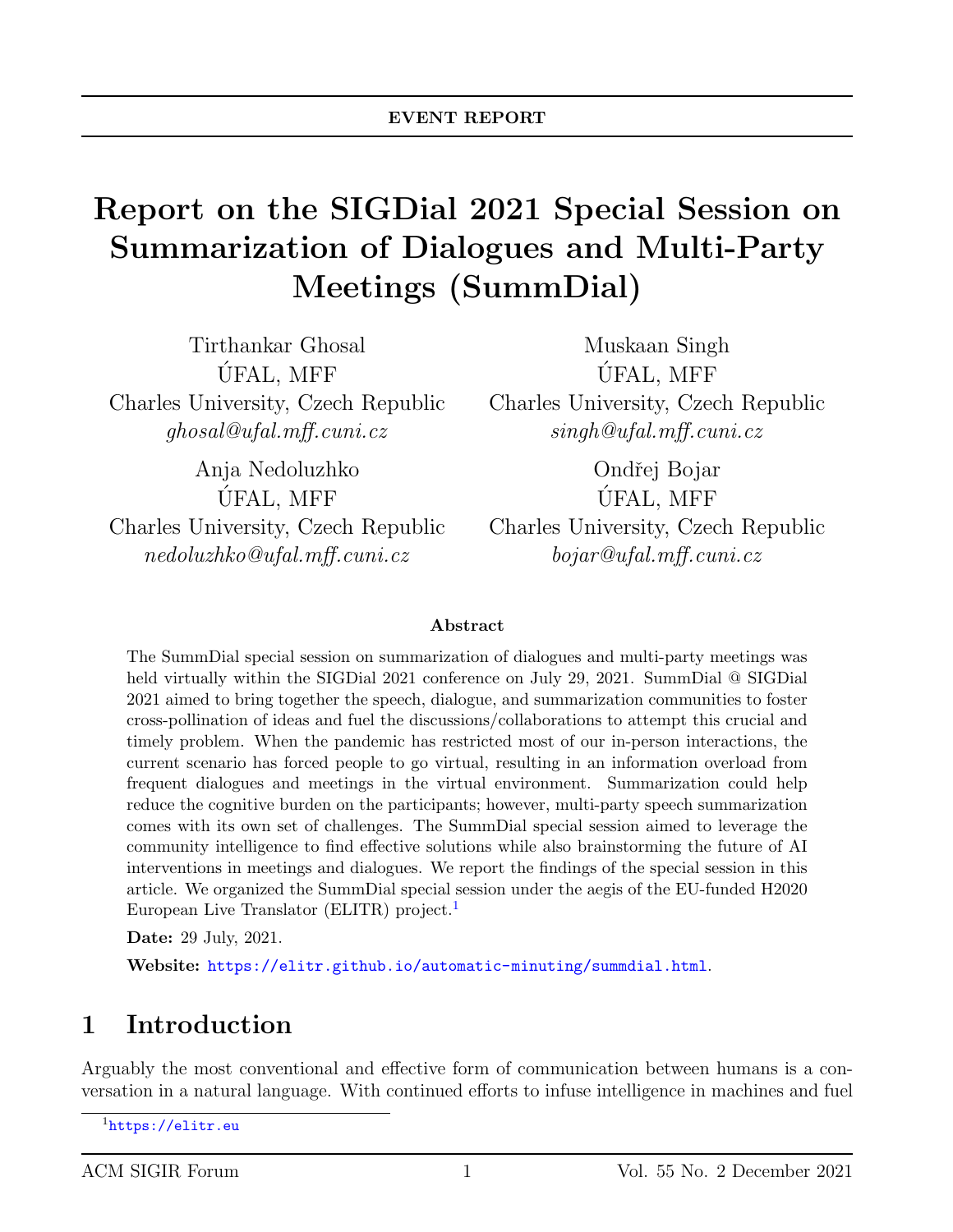the larger goal of human-machine interaction, automatically comprehending speech and natural language constitutes a fundamental Speech and Natural Language Processing (SNLP) task.

One helpful indicator if an agent (human or machine) has correctly understood the content is to see how well the agent summarizes it considering several evaluation criteria of summarization (e.g., coverage, conciseness, readability, coherence, grammatical correctness, relevance, significance, etc.). Summarization is a challenging SNLP problem. The task and its evaluation are subjective to the agent, and automatic evaluation measures of summarization are still not reliable [\[Bhandari et al.,](#page-12-0) [2020;](#page-12-0) [Deutsch and Roth,](#page-14-0) [2021\]](#page-14-0). Summarizing speech is more complex than summarizing a textual narrative due to various reasons, including noises, incorrectness of the ASRs, discontinuous or incoherent utterances, etc. [\[Zechner,](#page-16-0) [2002b\]](#page-16-0). The task becomes even more challenging when the discourse is a multi-party dialogue or a meeting with multiple participants.

With a sizeable world's working population going virtual, summarizing multi-party dialogues or meetings would be a handy SNLP application. As a significant workforce is working and collaborating remotely because of the pandemic resulting in frequent meetings and ensuing cognitive overload on the participants, imagine how convenient it would be for the participants to just hover over past calendar invites and get concise summaries of the meeting proceedings (minutes of the meeting)? How about automatically minuting a multimodal multi-party meeting and generating a multimodal summary? How about consensus on the evaluation measures for the dialogue or meeting summaries? Are minutes and multi-party dialogue summaries the same?

Automatic Minuting is a challenging and not well-defined task. There are no agreed-upon guidelines on how to take minutes, and people adopt different styles to summarize the meeting contents [\[Nedoluzhko and Bojar,](#page-15-0) [2019\]](#page-15-0). The form of the minutes also depends on the meeting's category, the intended audience, and the goal or objective of the meeting. Our special session, SummDial at SIGDial 2021, intended to instigate discussions on these critical challenges. Our goal for this session was to stimulate intense discussions around this topic and set the tone for further interest, research, and collaboration in both Speech and Natural Language Processing communities. A special session on Speech Summarization was held in [2](#page-1-0)006<sup>2</sup>. Hence, we thought it might be good to gauge the current community interest and have a focused session on this topic. There have been several prominent research on summarizing meetings and dialogues in the SNLP community over the years<sup>[3](#page-1-1)</sup> which signifies the interest and progress made on this topic. We witnessed enthusiastic community participation and interest in our four-hour-long session. We also conducted a 30-minute breakout session on Multi-party Dialogues and Meeting Summarization, Automatic Minuting before the special session. We detail the event in the subsequent sections of this report.

#### 2 Call for Papers

For our special session at SIGDial  $2021<sup>4</sup>$  $2021<sup>4</sup>$  $2021<sup>4</sup>$  we invited regular and work-in-progress papers that report:

<span id="page-1-1"></span><span id="page-1-0"></span><sup>2</sup><http://homepages.inf.ed.ac.uk/jeanc/SpeechSummarization06.html>

<sup>3</sup>a handy repository of compilation and evolution of summarization research papers [http://pfliu.com/](http://pfliu.com/pl-summarization/summ_paper.html) [pl-summarization/summ\\_paper.html](http://pfliu.com/pl-summarization/summ_paper.html)

<span id="page-1-2"></span><sup>4</sup><https://www.sigdial.org/files/workshops/conference22/>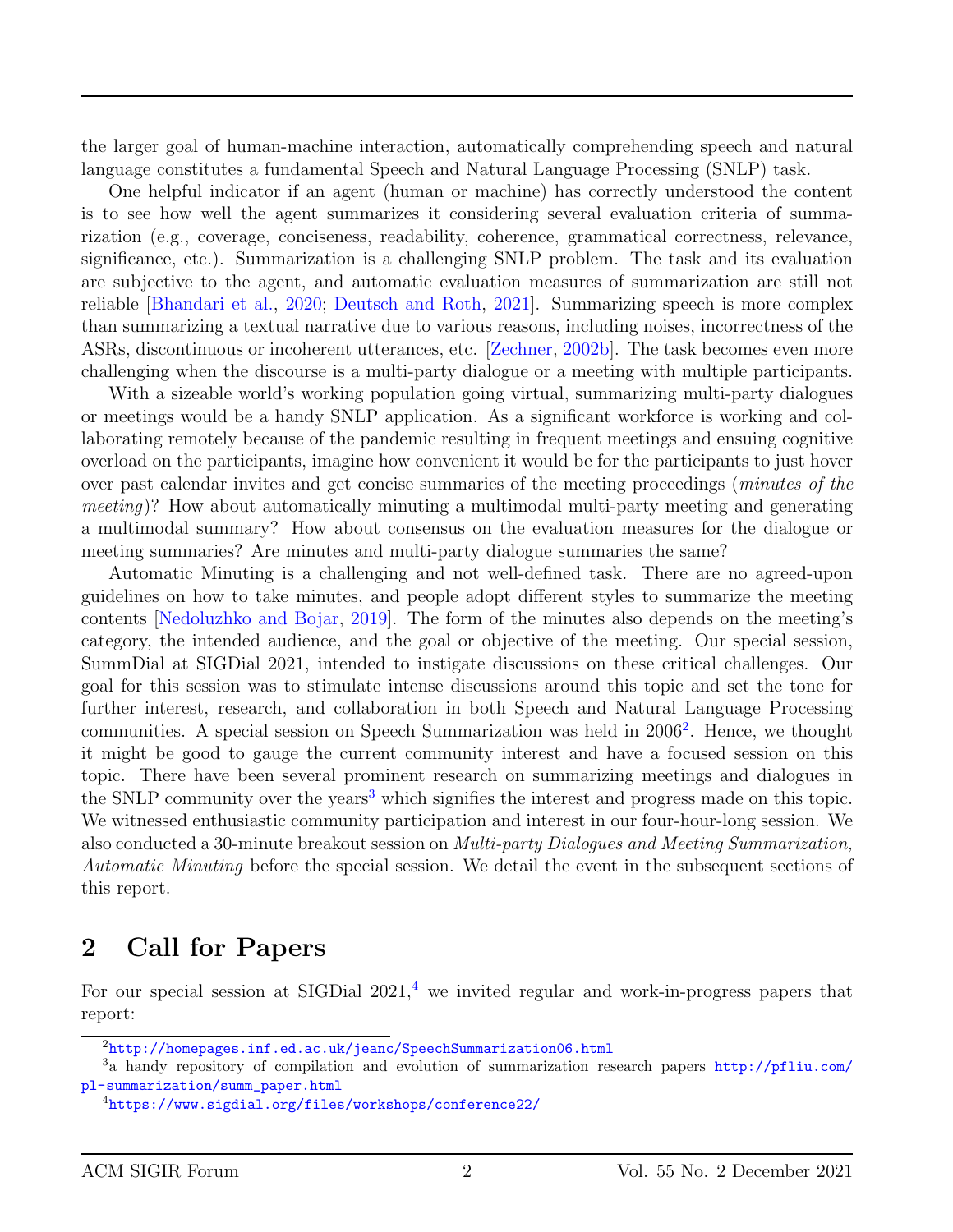- Current research in multi-party dialogue summarization for summarizing meetings, spoken dialogue, using speech, text, or multimodal data (audio, video),
- Challenges in manual and automatic dialogue summarization evaluation,
- New methods and metrics for manual and automatic dialogue summarization evaluation,
- Challenges and methods in summarizing transcripts in different domains, including legal, educational, political, social, etc.
- Datasets and corpora for dialogue summarization,
- Techniques of data collection, pre-processing, adaptation,
- Ethical issues and possible solutions,
- New systems for dialogue or meeting summarization, or new evaluations of existing systems,
- Qualitative or quantitative comparisons of speech-specific summarization systems and summarization systems imported from the text domain,
- Tools for meeting transcript generation and automatic summarization,
- Topic detection and span identification in meeting transcripts for multi-topic summarization,
- Position papers to reflect on the current state of the art in this topic, take stock of where we have been, where we are, where we are going and where we should go.

We received acceptance notification of our special session from SIGDial 2021 chairs on February 25, and our first call for papers went live on March 2. Researchers had to choose to submit long, short, late-breaking, work-in-progress, or position papers. Regular submissions (long and short) followed the SIGDial 2021 submission process and timeline (April 10 deadline) as they appeared in the SIGDial 2021 proceedings. Late-breaking, Work-In-Progress, and Position Papers had a later submission deadline on June 15. All submission deadlines followed 23:59 GMT-11. Our paper category descriptions went as follows:

Long papers. must describe substantial, original, completed, and unpublished work. Wherever appropriate, concrete evaluation and analysis should be included. These papers would go through the same peer-review process by the SIGDial program committee as papers submitted to the main SIGdial track. These papers will appear in the main SIGdial proceedings and are presented with the main track. Long papers must be no longer than eight pages, including title, text, figures, and tables. An unlimited number of pages is allowed for references. Two additional pages are allowed for appendices containing sample discourses/dialogues and algorithms, and an extra page is allowed in the final version to address reviewers' comments.

Short papers. must describe original and unpublished work. These papers would go through the same peer-review process by the SIGDial program committee as papers submitted to the main SIGdial track. These papers will appear in the main SIGdial proceedings and are presented with the main track. Please note that a short paper is not a shortened long paper. Instead, short papers should have a point that can be made in a few pages, such as a small, focused contribution, a negative result, or an interesting application nugget. It should be no longer than four pages, including title, text, figures, and tables. An unlimited number of pages is allowed for references. One additional page is allowed for sample discourses/dialogues and algorithms, and an extra page is allowed in the final version to address reviewers' comments. An unlimited number of pages are allowed for references.

Late-breaking and Work-in-progress papers. will showcase ongoing work and focused relevant contributions. Submissions need not present original work. Late-breaking and work-in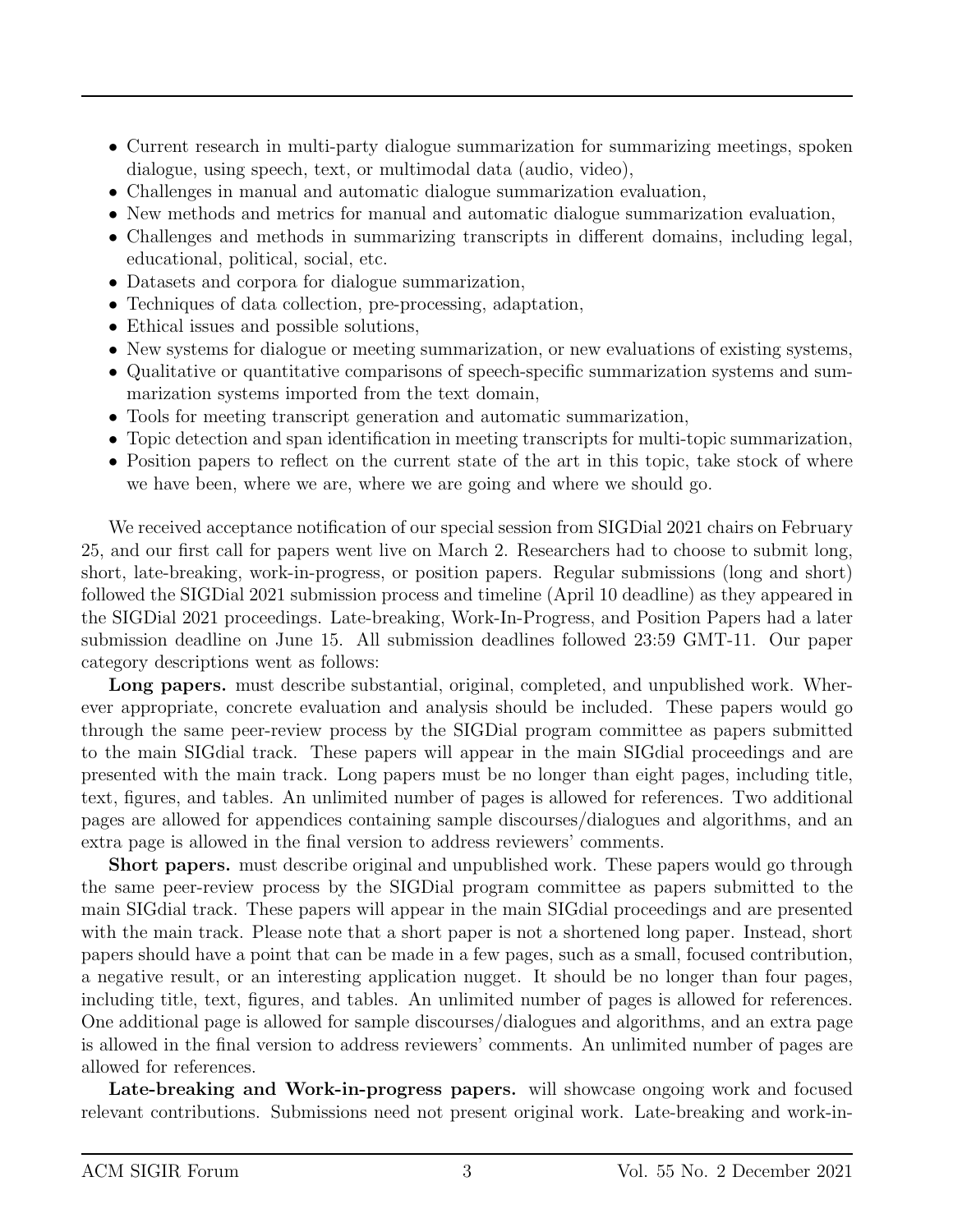progress papers should be no longer than four pages, including title, text, figures and tables, and references. These will be reviewed by the SummDial program committee and posted on the special session website. These papers will be presented as lightning talks or posters during the session. Authors will retain the copyright to their work so that they may submit it to other venues as their work matures.

Position papers. will give voice to authors who wish to take a position on a topic listed above or the field of spoken, dialogue, meeting summarization. Submissions need not present original work and should be two to six pages in length, including title, text, figures and tables, and references. These will be reviewed by the SummDial program committee and posted on the special session website. These papers will be presented as lightning talks or posters during the session. Authors will retain the copyright to their work so that they may submit it to other venues.

#### 3 Format of Special Session

SummDial at SIGDial 2021 had one keynote talk of 45 minutes, one panel discussion of 60 minutes, three long and three short papers, each for 20 minutes. All the sessions were conducted virtually over Zoom. The recording of the session is available here<sup>[5](#page-3-0)</sup>. We carried out the Q&A over Zoom chat and also over the dedicated slack channel provided to us by the SIGDial 2021 organizers. At one point in time, there were about 50 participants in the session.

## 4 Keynote Speaker

We were delighted to have Klaus Zechner<sup>[6](#page-3-1)</sup> from Educational Testing Service, United States as our keynote speaker. His pioneering works on summarization of meeting speech and dialogues helped shape the investigations in this topic further [\[Zechner and Waibel,](#page-16-1) [2000;](#page-16-1) [Zechner,](#page-15-1) [2001a,](#page-15-1) [2002a\]](#page-16-2). Klaus Zechner received his Ph.D. from Carnegie Mellon University in 2001 for research on automated speech summarization. This work was published at SIGIR 2001 and in Computational Linguistics (2002). Klaus Zechner is now a Senior Research Scientist in the Natural Language Processing Lab in the Research and Development Division of Educational Testing Service (ETS) in Princeton, New Jersey, USA. Since joining ETS in 2002, he has been pioneering research and development of technologies for automated scoring of non-native speech, leading large R&D projects dedicated to the continuous improvement of automated speech scoring technology. He holds more than 20 patents on technology related to SpeechRater, an automated speech scoring system he and his team have been developing at ETS. SpeechRater is currently used operationally as sole score for the TOEFL Practice Online (TPO) Speaking assessment and, in a hybrid scoring approach, also for TOEFL iBT Speaking. Klaus Zechner authored more than 80 peer-reviewed publications in journals, book chapters, conference and workshop proceedings, and research reports. He also edited a book on automated speaking assessment that was published by Routledge in 2019; it provides an overview of the current state-of-the-art in automated speech scoring of spontaneous non-native speech.

<span id="page-3-0"></span><sup>5</sup><https://tinyurl.com/summdial-recording>

<span id="page-3-1"></span><sup>6</sup><https://scholar.google.com/citations?user=eVYrz4EAAAAJ&hl=en>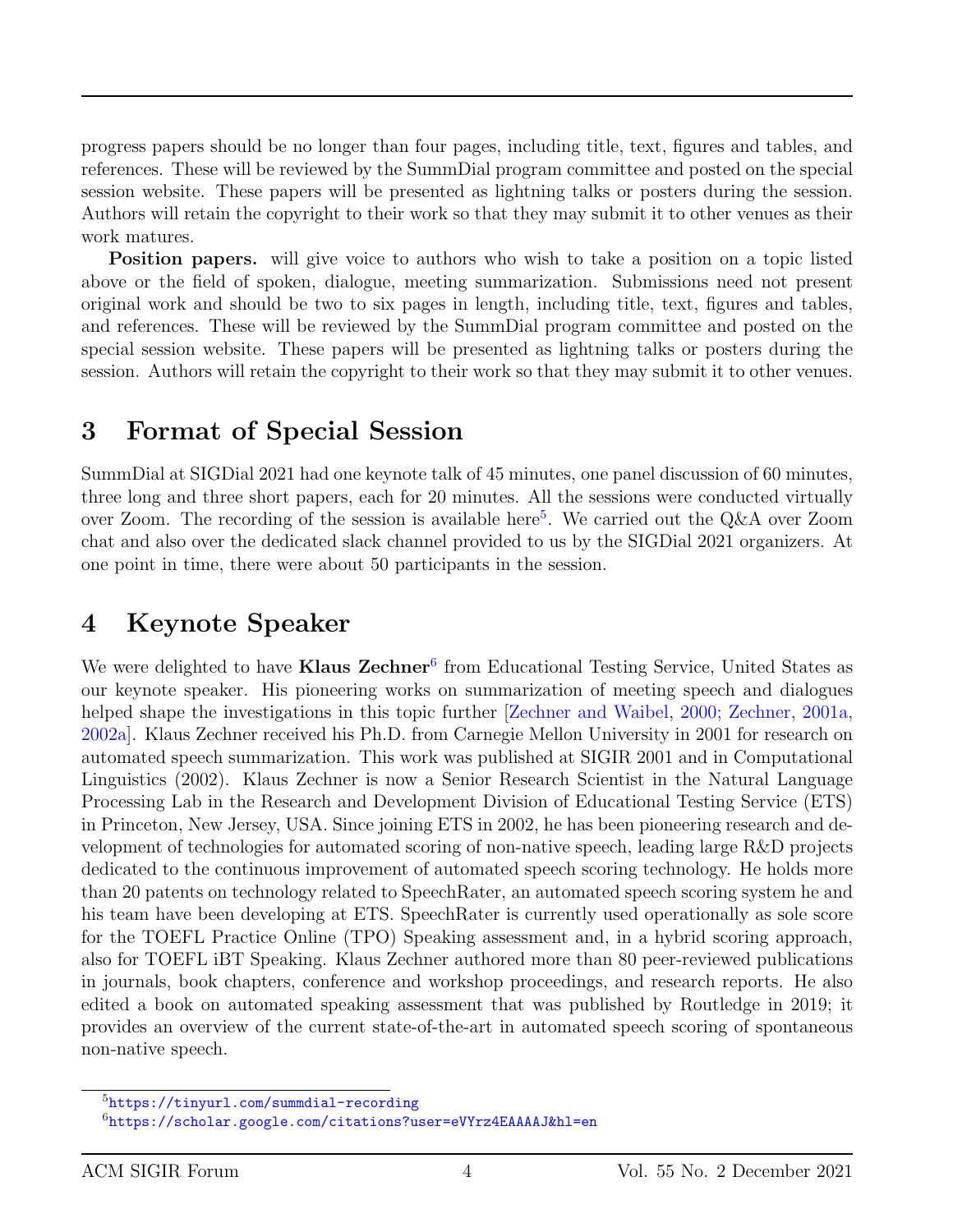Kindly note that the speaker himself authors the following abstract.

#### Title of the Talk: Who Discussed What With Whom: Is Meeting Summarization A Solved Problem?

Abstract: While creating audio and video records of multi-party meetings has become easier than ever in recent years, obtaining access to the key contents or a summary of a meeting is nontrivial. In this talk, I will first provide an overview of the main differences between multi-party meetings and news articles – the prototypical domain for most research on summarization so far. In the second part of the talk, a few example approaches to meeting summarization will be presented and discussed, spanning from early research to late-breaking system papers. Finally, I will conclude with thoughts about the current state-of-the-art of the field of meeting summarization and open issues that still need to be addressed by the research community.

Discussion: The discussion that ensued following the keynote talk in the question-answering session included:

- Multimodal summarization of meetings: to track participant emotions to make a better summary, derive inferences, or comprehend disagreements.
- Taking care of temporal aspects in meetings which are not quite obvious in news article summarization
- Handling small talks, irony, or sarcasm in meeting conversations so that they do not appear in the summary
- A "drill-down summarization" of meetings would be a good idea to address the conciseness vs. coverage conundrum in minutes. Readers would have the flexibility to tailor the minutes according to their information needs or level of detailedness.
- Relevance, Readability, Coverage are important factors for human evaluation of meeting minutes.

## 5 Panel Discussion

We had a panel discussion on the topic **Dialogue and Meeting Summarization: Taking** Stock and Looking Ahead, Towards Automatic Minuting with four panelists who are very prominent in the summarization and dialogue community. Our co-organizer, Ondřej Bojar, moderated the panel. Our panelists were Ani Nenkova, Diyi Yang, Chenguang Zhu. Our keynote speaker, Klaus Zechner, also joined the discussion.

• Ani Nenkova<sup>[7](#page-4-0)</sup> is a Principal Scientist at Adobe Research, leading the Document Intelligence Lab at Adobe-Maryland. Her main areas of research are computational linguistics and artificial intelligence, with emphasis on developing computational methods for the analysis of text quality and style, discourse, affect recognition, and summarization. She obtained her Ph.D. degree in computer science from Columbia University. Ani is a co-editor-in-chief of the Transactions of the Association for Computational Linguistics (TACL). She was a member

<span id="page-4-0"></span> $7$ <https://www.cis.upenn.edu/~nenkova/>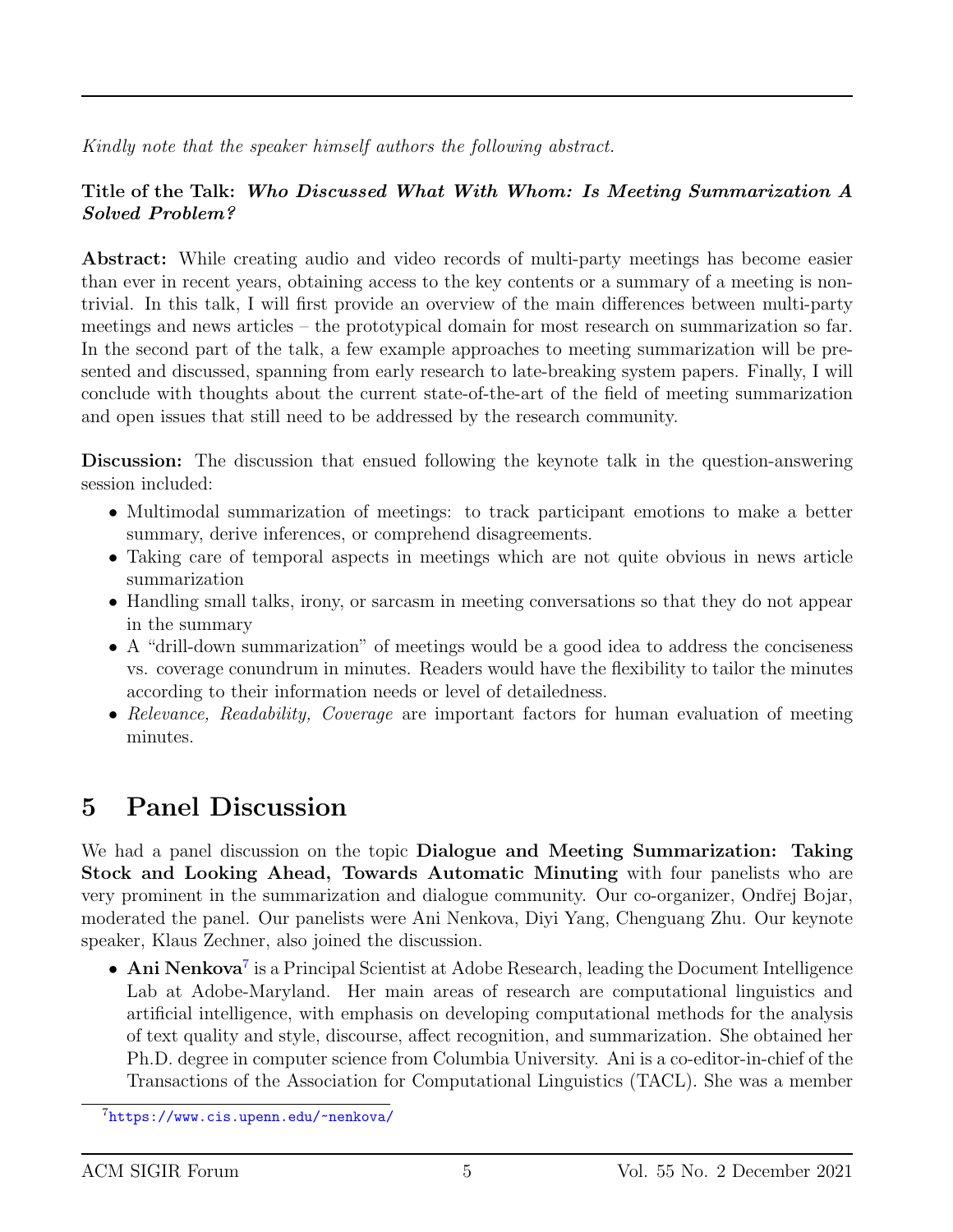of the editorial board of Computational Linguistics (2009–2011) and an associate editor for the IEEE/ACM Transactions on Audio, Speech, and Language Processing (2015–2018). She regularly serves as an area chair/senior program committee member for ACL, NAACL, and AAAI.

- Diyi Yang<sup>[8](#page-5-0)</sup> is an assistant professor in the School of Interactive Computing at Georgia Tech. Her research focuses on Computational Social Science, and Natural Language Processing. Diyi received her Ph.D. from Language Technologies Institute at Carnegie Mellon University. Her work has been published at leading NLP/HCI conferences, and also resulted in multiple paper award (nominations) from EMNLP 2015, ICWSM 2016, SIGCHI 2019, CSCW 2020, SIGCHI 2021. She is named as one of Forbes 30 Under 30 in Science in 2021, and a recipient of IEEE AI 10 to Watch in 2020.
- Chenguang Zhu<sup>[9](#page-5-1)</sup> is a Principal Research Manager in Microsoft Cognitive Services Research Group. His research in NLP covers text summarization, knowledge graphs, and task-oriented dialogue. Dr. Zhu has led teams to achieve first place in multiple NLP competitions, including CommonsenseQA, CommonGen, FEVER, CoQA, ARC, and SQuAD v1.0. He holds a Ph.D. degree in Computer Science from Stanford University.

The main objective of this panel was to take stock of the progress in meeting and dialogue summarization from domain experts, discuss the challenges, and chalk out future directions. We decided to keep the panel around the following topics:

- How did our panelists decide to choose multi-party dialogue summarization as their area of research?
- Characteristic of summarization in specific genres: text, speech, dialogues, meeting
- Multi-party meeting summarization evaluation
- Datasets and data acquisition
- Methods and system architectures
- Would starting a shared task cycle help address the various challenges in this domain?

It is exactly twenty years since Klaus Zechner's seminal thesis "Automatic Summarization of Spoken Dialogues in Unrestricted Domains" [\[Zechner,](#page-16-3) [2001b\]](#page-16-3) came out. The SNLP community has made much progress in between in several areas, especially with the advent of the Deep Learning  $era^{10}$  $era^{10}$  $era^{10}$ . Increased computational power and resources have enabled us to harness the inherent capabilities of deep neural networks, which were otherwise not possible in earlier days. In case of some problems like machine translation, sometimes the state-of-the-art is able to match the human gold standard [\[Popel et al.,](#page-15-2) [2020\]](#page-15-2). The industry has started investing resources in  $\text{SNLP}^{11}$  $\text{SNLP}^{11}$  $\text{SNLP}^{11}$ . Quite often, we hear about some gigantically large language models with billions of parameters<sup>[12](#page-5-4)</sup> surpassing the human benchmarks on some downstream NLP tasks on some leaderboards  $^{13}$  $^{13}$  $^{13}$ .

<span id="page-5-0"></span><sup>8</sup><https://www.cc.gatech.edu/~dyang888/>

<span id="page-5-1"></span><sup>9</sup><https://www.microsoft.com/en-us/research/people/chezhu/>

<span id="page-5-2"></span><sup>10</sup><https://ruder.io/nlp-imagenet/>

<span id="page-5-4"></span><span id="page-5-3"></span><sup>11</sup><https://gradientflow.com/2021nlpsurvey/>

<sup>12</sup>[https://venturebeat.com/2021/10/11/microsoft-and-nvidia-team-up-to-train](https://venturebeat.com/2021/10/11/microsoft-and-nvidia-team-up-to-train-one-of-the-worlds-largest-language-models/)[one-of-the-worlds-largest-language-models/](https://venturebeat.com/2021/10/11/microsoft-and-nvidia-team-up-to-train-one-of-the-worlds-largest-language-models/)

<span id="page-5-5"></span><sup>13</sup>[https://venturebeat.com/2021/01/06/ai-models-from-microsoft-and-google-](https://venturebeat.com/2021/01/06/ai-models-from-microsoft-and-google-already-surpass-human-performance-on-the-superglue-language-benchmark/)

[already-surpass-human-performance-on-the-superglue-language-benchmark/](https://venturebeat.com/2021/01/06/ai-models-from-microsoft-and-google-already-surpass-human-performance-on-the-superglue-language-benchmark/)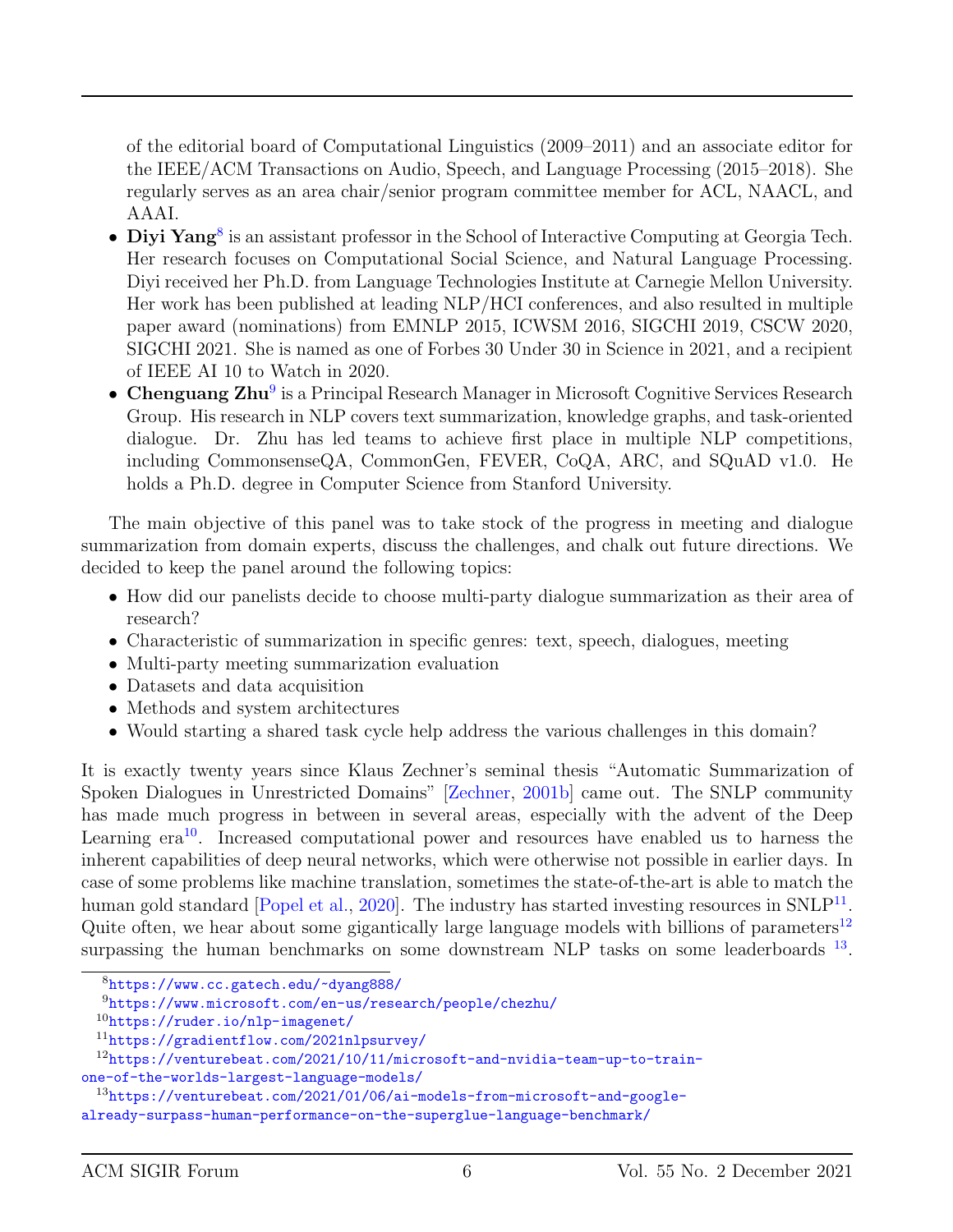However, for the problem of meeting summarization, we probably did not make that gigantic leap since Zechner's thesis.

The panelists started by discussing their first steps into summarization and, more specifically, meeting and dialogue summarization. It is a significant problem to address in the current scenario when most of our interactions have gone virtual due to the pandemic. While the entire conversation is available for public viewing on the SummDial website, $^{14}$  $^{14}$  $^{14}$  we try to summarize the crucial points that came up during the panel.

- There is no ideal meeting summary. The definition of an ideal meeting summary should come from the behavioral perspective of different readers. Industry who run meeting tools may step in here and do a user study (obviously with appropriate permissions and privacy, ethical considerations). It is important to consider the subjectivity associated with the task - for whom has the summary been created?
- We should not have just one reference summary but multiple summaries written by different meeting participants to train our systems. Non-participant minutes suffer in information quality due to their lack of context.
- Meeting transcripts are long text documents. Hence capturing the entire semantics of what was discussed in the meeting is challenging. It may be helpful to represent meetings as topical segments or discourse relations or in some graphical form to counter the information management in the long discourse.
- A line of investigation could be to generate user-centric "personalized" minutes based on question-answering the meeting transcripts.
- Although ROUGE [\[Lin and Hovy,](#page-14-1) [2003\]](#page-14-1) is well-past its life expectancy, we still do not have a strong alternative. Reference summaries are subjective as well. A line of thought is that if we can discard reference summaries [\[Louis and Nenkova,](#page-15-3) [2013\]](#page-15-3) and instead use the transcript for evaluation. Maybe one can align the target summaries with the transcript itself and see what the *coverage quotient* of the minutes is. However, reference summaries are essential to training supervised systems. More research should be directed towards ROUGE-less, reference-less summarization to have a better answer to this proposition.
- Human evaluation in this task is critical yet very difficult, especially for a non-participant. Even for active participants, the minutes could differ hugely in content. Our Task C in the AutoMin shared task [\[Ghosal et al.,](#page-14-2) [2021\]](#page-14-2) is motivated precisely towards this point: decide whether two minutes belong to the same meeting.
- Available meeting summarization datasets like AMI and ICSI or even the AutoMin shared task dataset are small-scale; it is almost impossible to use them to train a deep network. Dataset development or data acquisition in this domain is challenging primarily because of ethical and privacy reasons. Otherwise, the pandemic has posed a unique opportunity before us where thousands of meetings are being recorded and minuted every day. Data banks<sup>[15](#page-6-1)</sup> are pretty popular in the healthcare domain, and maybe we could try setting up such data banks following all ethical and privacy regulations. We would need the community support to donate their meetings and minutes to such a repository to continue associated research.
- How about using the large-scale language models like GPT-3 [\[Brown et al.,](#page-13-0) [2020\]](#page-13-0) to generate synthetic meeting transcripts? Care should be taken so that these models do not leak the

<span id="page-6-1"></span><span id="page-6-0"></span><sup>14</sup><https://elitr.github.io/automatic-minuting/summdial.html> <sup>15</sup>[https://en.wikipedia.org/wiki/Data\\_bank](https://en.wikipedia.org/wiki/Data_bank)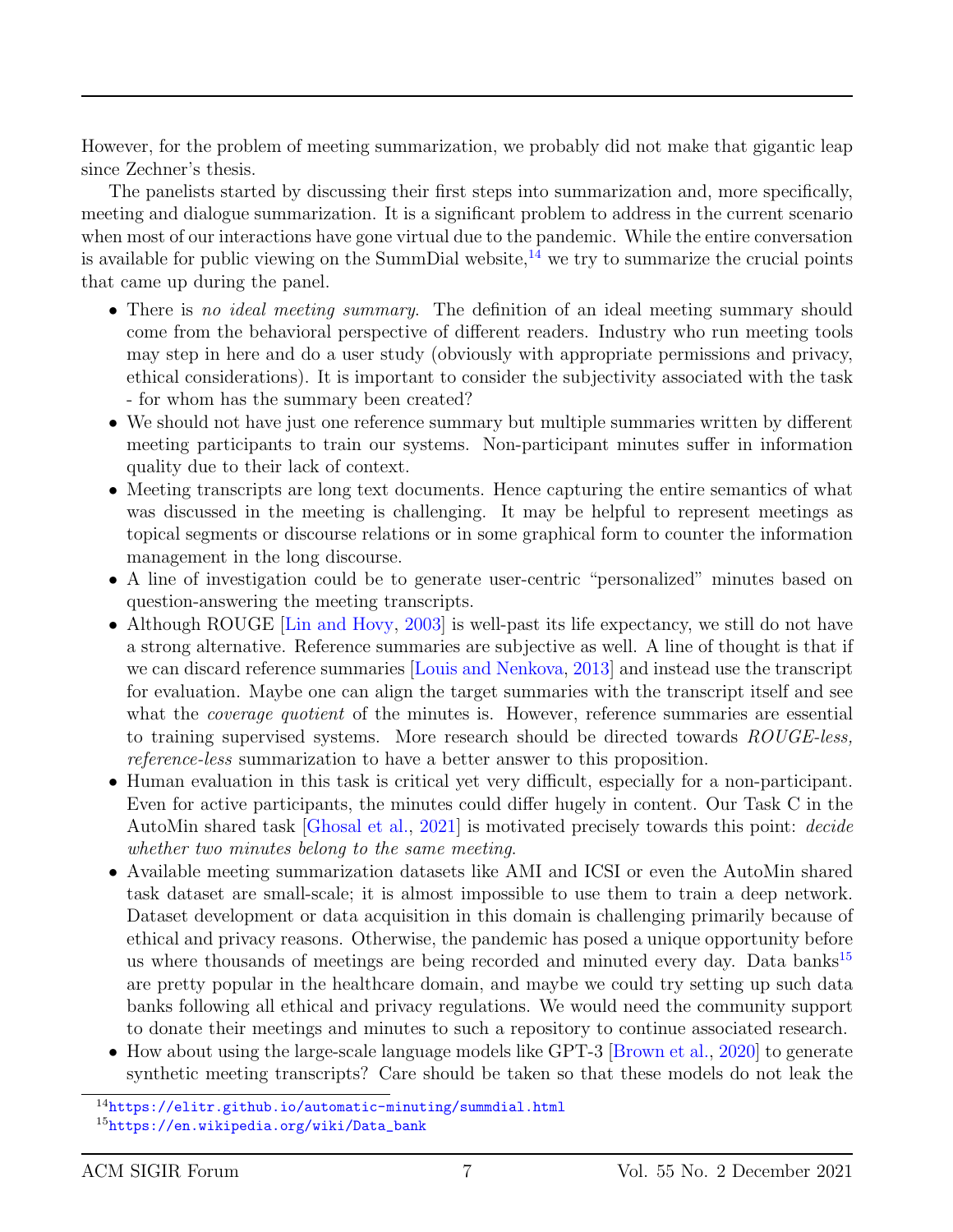user-sensitive information (which was used to train it) during generation.

- A vital aspect to consider in the summaries or minutes is to address the authority or background of the speakers. E.g., a project leader's speech would probably be more critical than a vendor's in a project meeting.
- Maybe we should focus on important sub-tasks associated with this problem like topicsegmentation, topical highlights, multiple summary training, discourse relations, significance identification, etc. Then accumulate the findings towards the larger problem.
- Unsupervised methods, graph-based methods, multimodal summarization, infusing discourse relations, or relevant linguistic information in transformer models could be other directions to explore for this problem.
- Start the shared task cycle for this problem. Our AutoMin shared task could be the first instance of this. The recent astonishing performance of machine translation models for text and speech could be primarily attributed to the various shared tasks in  $WMT^{16}$  $WMT^{16}$  $WMT^{16}$ , IWSLT<sup>[17](#page-7-1)</sup> over the years.

## 6 Presented Papers

As mentioned earlier, we had six accepted papers in SummDial. Out of the six accepted papers, four were accepted in the SIGDial 2021 main conference and appeared in the SIGDial 2021 proceedings. The other two were specific to SummDial and non-archival.

- Coreference-Aware Dialogue Summarization by [Liu et al.](#page-15-4) [\[2021\]](#page-15-4). In this work, the authors investigate different approaches to explicitly incorporate coreference information in neural abstractive dialogue summarization models to tackle challenges like unstructured information exchange in dialogues, informal interactions between speakers, and dynamic role changes of speakers as the dialogue evolves. Their experiments implied that it is useful to utilize coreference information in dialogue summarization. This paper was also the best paper award winner in SIGDial 2021.
- Weakly Supervised Extractive Summarization with Attention by [Zhuang et al.](#page-16-4) [\[2021\]](#page-16-4). In this work, the authors develop a general framework that generates extractive summarization as a byproduct of supervised learning tasks for indirect signals via the help of an attention mechanism. They demonstrate that their models can reliably select informative sentences and words for automatic summarization.
- Incremental Temporal Summarization in Multi-party Meetings by [Manuvinakurike](#page-15-5) [et al.](#page-15-5) [\[2021\]](#page-15-5). The authors develop a dataset for incremental temporal summarization in a multi-party dialogue. They leverage the question generation paradigm to automatically generate questions from the dialogue to draw the attention of the user towards the contents they need to summarize; a kind of personalized summary generation of the meeting proceedings which is rightly motivated by the fact that not all participants would have similar information needs in the minutes.
- Mitigating Topic Bias when Detecting Decisions in Dialogue by [Karan et al.](#page-14-3) [\[2021\]](#page-14-3).

<span id="page-7-1"></span><span id="page-7-0"></span><sup>16</sup><https://aclanthology.org/venues/wmt/> <sup>17</sup><https://iwslt.org>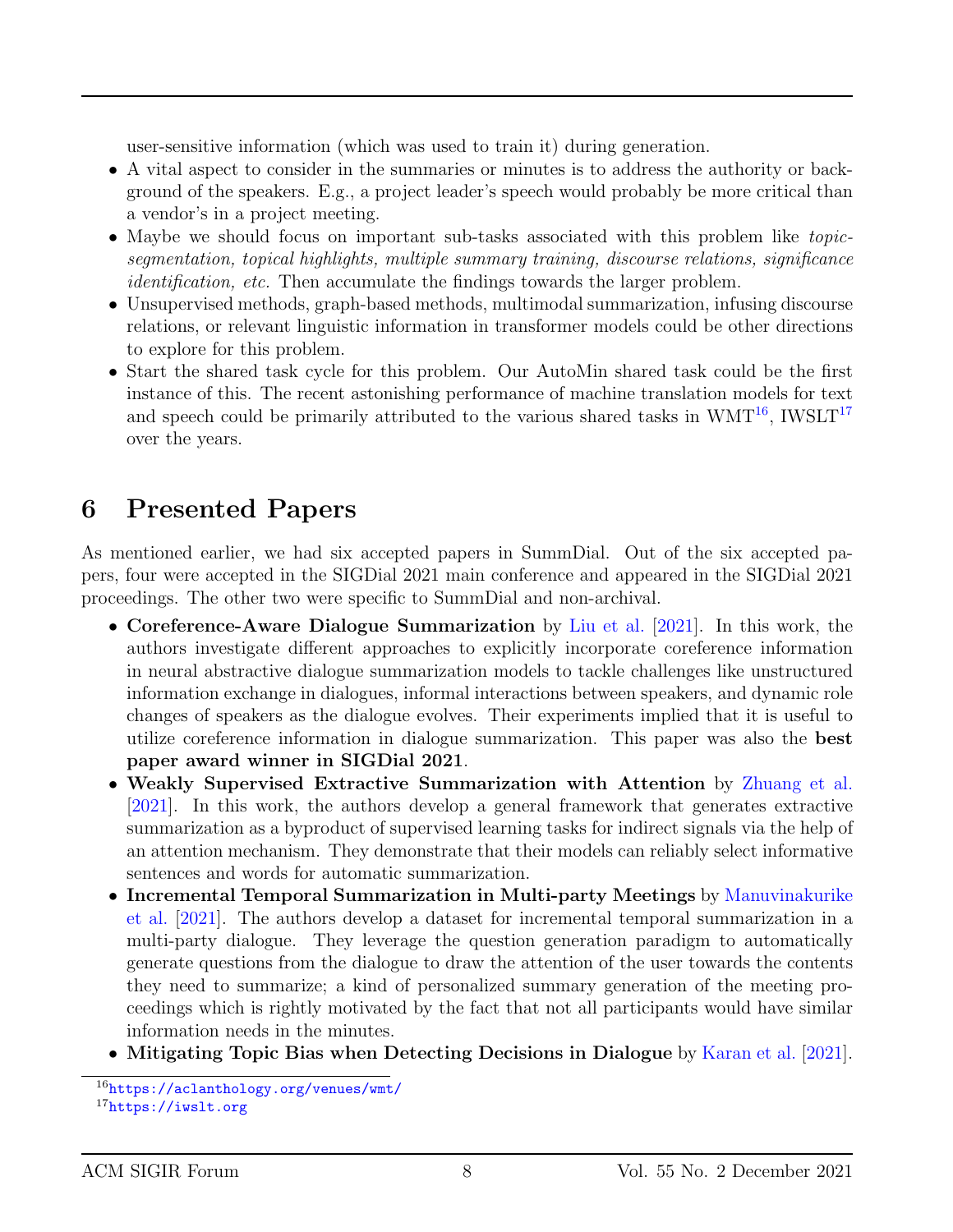Here, the authors explore the task of detecting decision-related utterances in multi-party dialogue. They experimented with traditional machine learning and transformer-based deep learning approaches. They found that models rely more on topic-specific words that decisions are about rather than on words that more generally indicate decision making.

- Creating a Dataset of Abstractive Summaries of Turn-labeled Spoken Human-Computer Conversations In this work, the authors presented a novel dataset of abstractive summaries of turn-labeled spoken human-computer conversations in Dutch. They also include a baseline transformer-based summarization model; the dataset can also be used for investigating automatic dialogue turn splitting and turn labeling.
- Dynamic Sliding Window for Meeting Summarization by [Liu and Chen](#page-14-4) [\[2021\]](#page-14-4). In this work, the authors propose a dynamic sliding window strategy to counter the challenge of summarizing long meeting transcripts. Their "divide and conquer" strategy based on BART [\[Lewis et al.,](#page-14-5) [2020\]](#page-14-5) achieved outputs of higher factual consistency than the base model.

### 7 SIGDial 2021 Break-out session

In addition to the special session, we also conducted a breakout session on Multi-party Dia-logues and Meeting Summarization, Automatic Minuting<sup>[18](#page-8-0)</sup> at SIGDial 2021. The motivation of conducting this special session was to have a community brainstorming session on:

Can we imagine a future where automatically the minutes are sent to the participants immediately after the meeting and just via hovering over the past meeting invites one can see the minutes of the meeting?

We also intended to host the 30-minute breakout session to have a quick community take on the following topic-relevant issues and set the stage for our special session.

- 1. Why is multi-party meeting or dialogue summarization challenging?
- 2. What do you think about resource creation in this genre? What are the challenges/obstacles? We see there are only a few resources (AMI, ICSI, etc.), did we miss anything important, e.g., because it is too local, non-English?
- 3. Evaluation: How important is human evaluation here? For automatic evaluation, is it time to do away with ROUGE? What are the alternatives?
- 4. What do you think about using off-the-shelf text summarization models here? What are the considerations that one may need to take care of?
- 5. What would be the characteristic of ideal minutes of the meeting?
- 6. What, according to you, should be the research directions/sub-problems for the NLP and Speech community on this problem?

Around 20 people attended the breakout session, which was just before the opening ceremony of the conference. The major points that came out during the discussions were:

• Participants pointed out that the characteristics of good minutes include: if all the topics

<span id="page-8-0"></span><sup>18</sup><https://tinyurl.com/sigdial2021-minuting-breakout>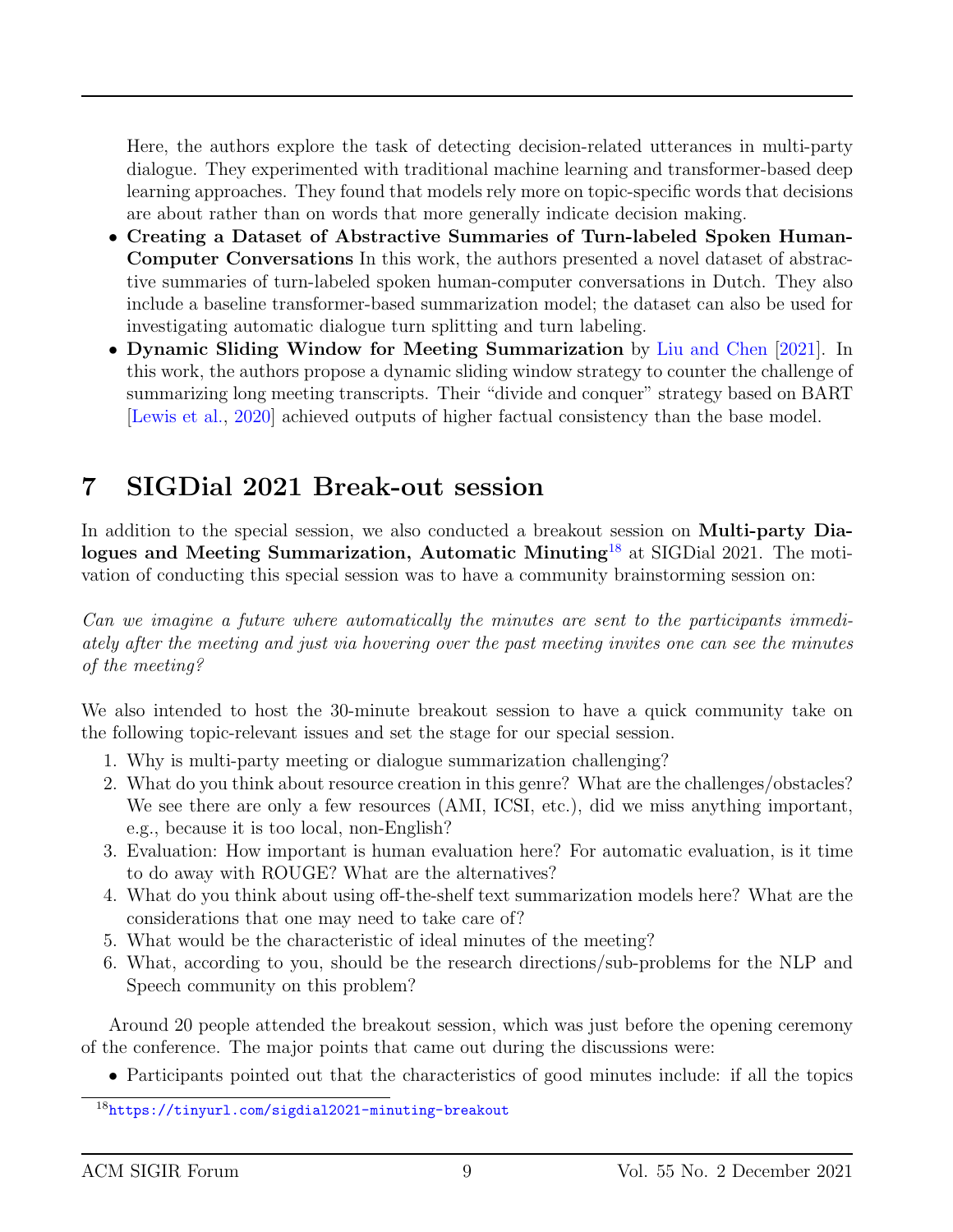discussed in the meeting are touched upon (coverage), participation ratio (who was doing most of the talking or driving the conversation), if the important action items are properly extracted (the ToDo list). Also, the evaluation criteria for minutes will depend on the type of meeting. Different meetings have different agendas, expectations. Care should be taken so that one speaker does not "hijack" the meeting and the minutes do not contain only their points but also have minute items from other participants. Another important issue is to encompass the human controllability factor or generate "personalized" summaries. Not every participant or a non-participant would have the same information-need from a meeting. A marriage between "personalization" and "summarization" would be an interesting direction to pursue to counter the "subjectivity" associated with this task. Another way could be treating the summary generation as a question answering task where the user would be able to query the meeting transcript and get their personalized summary, something which has been tried with the QMSumm dataset [\[Zhong et al.,](#page-16-5) [2021\]](#page-16-5) as a query-based multi-domain meeting summarization task. Evaluation of the minutes in such cases would be much easier and more objective, like if the user's information need is satisfied, which can be found by looking into the answers in response to the user queries.

- Participants also talked about the trade-off between "conciseness" and "coverage" in meeting summaries or minutes. For a subjective task as this, it may be worthwhile to generate "slider summaries" where the user can tailor the minute with the level of details they would want to consume. A more practical variant could be the "hypertext summaries" where the reader gets an abstract view of the meeting in the minutes but can zoom in to more details by clicking on the hypertexts.
- One participant pointed out that it would be helpful to have a "taxonomy of meetings". Since there are various meetings with different goals and content, the taxonomy has to be meeting category-specific.
- One participant opined that "somethings are better not automated" and for this particular use-case may be a "human-in-the-loop" summarization would help owing to a variety of reasons, ethical issues and privacy being the primary ones.
- Treating the meeting minutes generation as a "slot-filling task" according to some preset agenda items can be another possible way to ensure "coverage".
- All participants agreed that evaluation for this application is challenging as it is complicated to compare with a reference summary which is itself very subjective. Evaluation via crowdsourcing is not very reliable as validating the understanding of the crowd workers is not possible. Crowdsourced annotations are fine for tasks that have shorter inputs. But for a task as this where the annotator has to comprehend the entire discourse of a meeting (sometimes not only via the transcript but also via the audio/video recordings), we would need very specialized people to do so. Here lies the conundrum about who creates the reference summaries; a meeting participant would always have a better understanding and context of the meeting proceedings than a non-participant. It could be a good investigation objective to study the minutes created by participants and non-participants and see which are more informative to meeting participants and absentees.
- One participant argued how about treating minutes' evaluation as an entailment problem? Could we automatically answer if the minute statements are consistent with the transcript facts?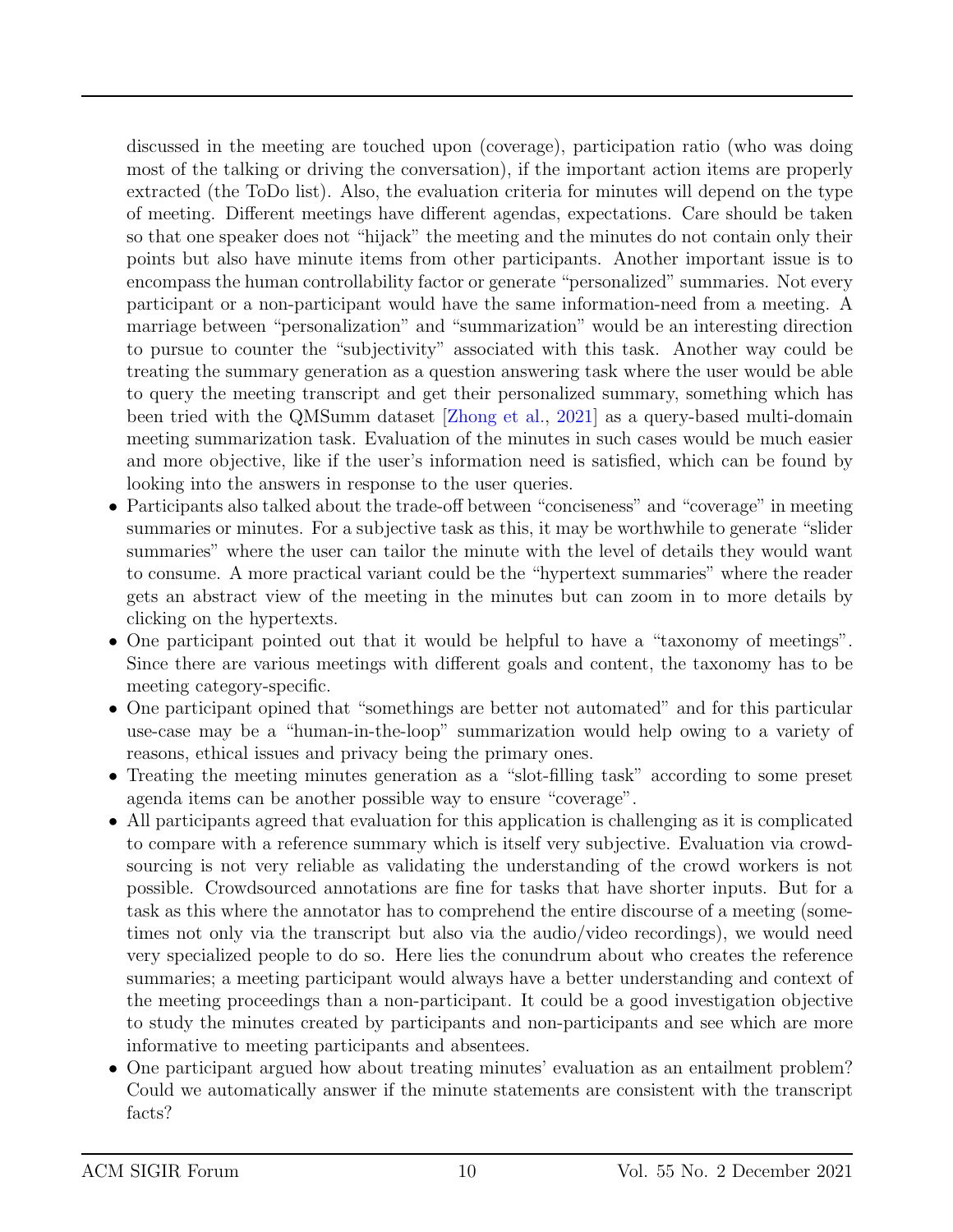- ROUGE has been there as a de-facto automatic summarization metric for quite some time. But ROUGE has its own limitations. Some participants pointed out that there are some new summarization metrics in the town like BERTScore [\[Zhang et al.,](#page-16-6) [2020\]](#page-16-6), which are encouraging. A summarization evaluation toolkit would be a useful instrument to study and validate the various metrics against different categories of meetings and minutes by different creators. We refer to the SummEval<sup>[19](#page-10-0)</sup> [\[Fabbri et al.,](#page-14-6) [2021\]](#page-14-6) and SacreROUGE<sup>[20](#page-10-1)</sup> [\[Deutsch](#page-13-1) [and Roth,](#page-13-1) [2020\]](#page-13-1) packages here which caters to the aforesaid requirement.
- There is a dearth of large-scale, real-life meeting datasets. However, there are some recent multiparty dialogue summarization datasets like DialogSum [\[Chen et al.,](#page-13-2) [2021a\]](#page-13-2), SamSum [\[Gliwa et al.,](#page-14-7) [2019\]](#page-14-7), MediaSum [\[Zhu et al.,](#page-16-7) [2021\]](#page-16-7) which can be taken as a proxy. One can also train their deep models on such datasets or related tasks like podcast summarization (The Spotify Podcast Dataset [\[Clifton et al.,](#page-13-3) [2020\]](#page-13-3)) and see how the learning transfers to the meeting summarization task. One participant suggested that one can make use of the publicly available debates as a data source. However, the domain and style would be different from multi-party project meetings.
- Existing datasets like AMI [\[McCowan et al.,](#page-15-6) [2005\]](#page-15-6) or ICSI [\[Janin et al.,](#page-14-8) [2003\]](#page-14-8) contains meetings which are conducted in a staged environment. However, staged meetings cannot resemble the spontaneous conversations in actual meetings. Again people are not comfortable sharing their free flow conversations in actual meetings, which might contain personal or sensitive information. As part of our ELITR project, we too made a call for donating meeting conversations (audio, transcripts)<sup>[21](#page-10-2)</sup>, but received very less response. One way out could be to properly de-identify the data, get explicit consent from the participants, omit the conversations that may include personally identifiable or sensitive information. We followed these steps while we prepared our dataset for the AutoMin<sup>[22](#page-10-3)</sup> shared task at Interspeech 2021. We invited the participants to explore our dataset, which consists of meetings in English and Czech with multiple summaries/minutes written by several different annotators for almost every meeting.
- We require more community events like the **AutoMin** shared task [\[Ghosal et al.,](#page-14-2) [2021\]](#page-14-2) on automatic minuting to make progress in this very relevant, timely, and important NLP application. The DialogSum challenge  $[Chen et al., 2021b]$  $[Chen et al., 2021b]$  $[Chen et al., 2021b]$  at INLG  $2022^{23}$  $2022^{23}$  $2022^{23}$  is one such event which we look forward to.
- Our experience says that generating minutes of the meeting is a tedious task and more so for a non-participant in the meeting. The data creation is demanding in terms of costs, expertise, availability, and also in terms of retaining the interest and attention of the annotator.
- One of our participants helpfully pointed the audience to the  $CALO<sup>24</sup>$  $CALO<sup>24</sup>$  $CALO<sup>24</sup>$  meeting assistance project  $[T\ddot{u}r]$  et al., [2010\]](#page-15-7) that attempted to integrate numerous AI technologies into a cognitive assistant.
- The panel agreed that rigorous studies on how text summarization approaches can be suit-

<span id="page-10-0"></span><sup>19</sup><https://github.com/Yale-LILY/SummEval>

<span id="page-10-1"></span><sup>20</sup><https://github.com/danieldeutsch/sacrerouge>

<span id="page-10-2"></span><sup>21</sup><https://elitr.eu/recipe-for-miracles-to-happen/>

<span id="page-10-3"></span><sup>22</sup><https://elitr.github.io/automatic-minuting/>

<span id="page-10-4"></span><sup>23</sup><https://cylnlp.github.io/dialogsum-challenge/>

<span id="page-10-5"></span><sup>24</sup><https://en.wikipedia.org/wiki/CALO>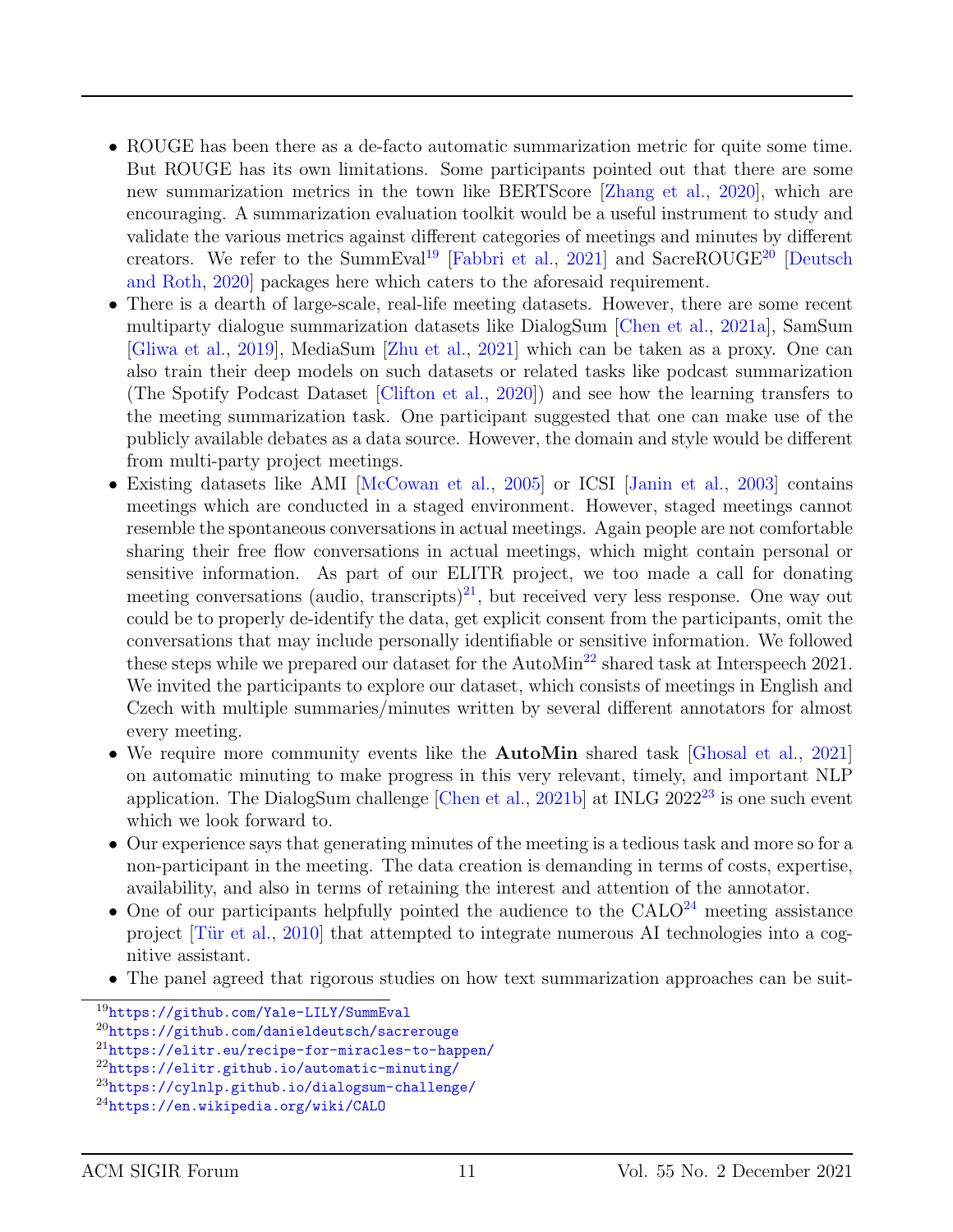ably applied to multi-party dialogues and meeting summarization are to be conducted [\[Singh](#page-15-8) [et al.,](#page-15-8) [2021\]](#page-15-8) and the pitfalls to be identified.

• Finally, the participants concur that in the current time, when it is possible to record the virtual meetings so easily, there is an ample opportunity to fuel the concerned research. The small/large corporations, academia can come forward to donate data from their project meetings to create a large-scale community dataset to spearhead research in this domain.

Due to paucity of time, we had to cut short our session and carry the discussion forward in the SummDial special session.

## 8 Conclusions and Future Directions

With the intense discussions during the breakout session, panels, and community-wide participa-tion in the event, we believe SummDial got the desired headstart. According to NLPExplorer<sup>[25](#page-11-0)</sup>, the SummDial URL<sup>[26](#page-11-1)</sup> was one of the top-visited 10 URLs in  $\#$ NLProc Twitter in 2021. We envisage that the community would take the learnings and findings forward, and we would be able to discuss/brainstorm some more challenges and updates in the next iteration of SummDial in 2022. The next directions, challenges in multi-party dialogues, and meeting summarization are already spelled out loud in our panel and breakout sessions. To re-iterate, we need to prioritize and re-prioritize large-scale dataset creation on automatic minuting, study the trade-off between conciseness and coverage in generating minutes, generating personalized summaries, organize more shared tasks like **AutoMin and DialogSum**, develop better evaluation schema, and study effects of transfer learning, multitasking from associated tasks. As researchers in this domain, we had a great learning and enriching experience in SummDial, and we hope our participants had too. We witnessed encouraging participation in our AutoMin shared task from many attendees of SummDial. We are motivated and look forward to continuing this community-building exercise and organizing events for this very relevant and significant task for the SNLP community.

### 9 About the Organizers

SummDial @ SIGDial 2021 was organized by:

- Tirthankar Ghosal<sup>[27](#page-11-2)</sup> is a researcher at the Institute of Formal and Applied Linguistics, Charles University Prague, Czech Republic. His main research interests are NLP/ML for Scientific Discourse Processing and Peer Reviews, Text/Dialogue Summarization, Argumentation Mining.
- Muskaan Singh<sup>[28](#page-11-3)</sup> is a researcher with the Institute of Formal and Applied Linguistics, Charles University, Czech Republic. Her main research interests are Machine Translation and Automatic Summarization of Speech/Dialogues.

<span id="page-11-0"></span> $^{25}$ <http://lingo.iitgn.ac.in:5001>

<span id="page-11-1"></span><sup>26</sup>[http://lingo.iitgn.ac.in:5001/twitter](http://lingo.iitgn.ac.in:5001/twitter )

<span id="page-11-2"></span><sup>27</sup><https://member.acm.org/~tghosal>

<span id="page-11-3"></span><sup>28</sup><https://ufal.mff.cuni.cz/muskaan-singh-0>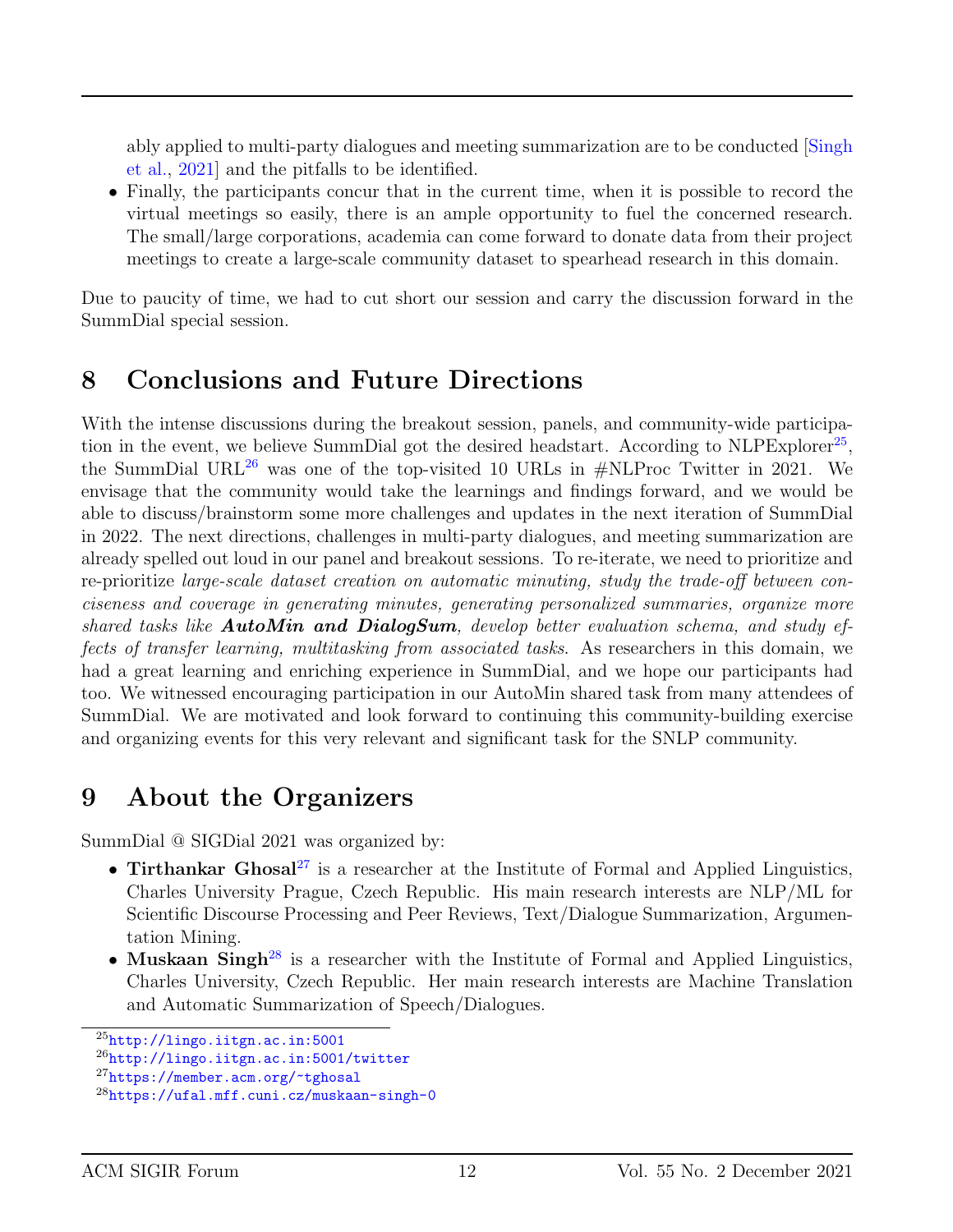- Anja Nedoluzhko<sup>[29](#page-12-1)</sup> is a researcher at the Institute of Formal and Applied Linguistics, Charles University, Prague. Her main research interests concern phenomena exceeding the sentence boundary (coreference, bridging, discourse analysis).
- Ondřej Bojar<sup>[30](#page-12-2)</sup> is an associate professor at the Institute of Formal and Applied Linguistics, Charles University, Prague. His main research interest is machine translation, but he was also involved in treebanking and lexicographic projects. He has led several large-scale NLP projects and is also the primary investigator of the EU-funded H2020 ELITR project [\[Bojar](#page-13-5) [et al.,](#page-13-5) [2020\]](#page-13-5) whose Automatic Minuting module can be seen as the origin of this special session.

## Acknowledgements

We thank the organizers, volunteers of SIGDial 2021, especially the chairs, for providing us with the requisite support and infrastructure to host SummDial online. We thank our speakers, panelists, authors for their valuable talks and inputs. We extend our gratitude to the program committee for helping us craft the program. Our program committee members were:

- Shantipriya Parida, Idiap Research Institute, Switzerland
- Sovan Kumar Sahoo, Indian Institute of Technology Patna, India
- Sandeep Kumar, Indian Institute of Technology Patna, India
- Tirthankar Ghosal, Institute of Formal and Applied Linguistics, Charles University, Czech Republic
- Muskaan Singh, Institute of Formal and Applied Linguistics, Charles University, Czech Republic
- Anja Nedoluzhko, Institute of Formal and Applied Linguistics, Charles University, Czech Republic
- Ondřej Bojar, Institute of Formal and Applied Linguistics, Charles University, Czech Republic

Lastly, we thank the participants of SummDial for enthusiastically taking part in the special session. We hope to continue the discussions around this important topic with new updates in the next iteration of this special session in 2022. We organized SummDial as part of our involvement in the European Live Translator (ELITR) project, which has received funding from the European Union's Horizon 2020 Research and Innovation Programme under Grant Agreement No 825460.

## References

<span id="page-12-0"></span>Manik Bhandari, Pranav Narayan Gour, Atabak Ashfaq, Pengfei Liu, and Graham Neubig. Reevaluating evaluation in text summarization. In Proceedings of the 2020 Conference on Empirical Methods in Natural Language Processing (EMNLP), pages 9347–9359, Online, November

<span id="page-12-1"></span><sup>29</sup><https://ufal.mff.cuni.cz/anna-nedoluzhko>

<span id="page-12-2"></span><sup>30</sup><https://ufal.mff.cuni.cz/ondrej-bojar>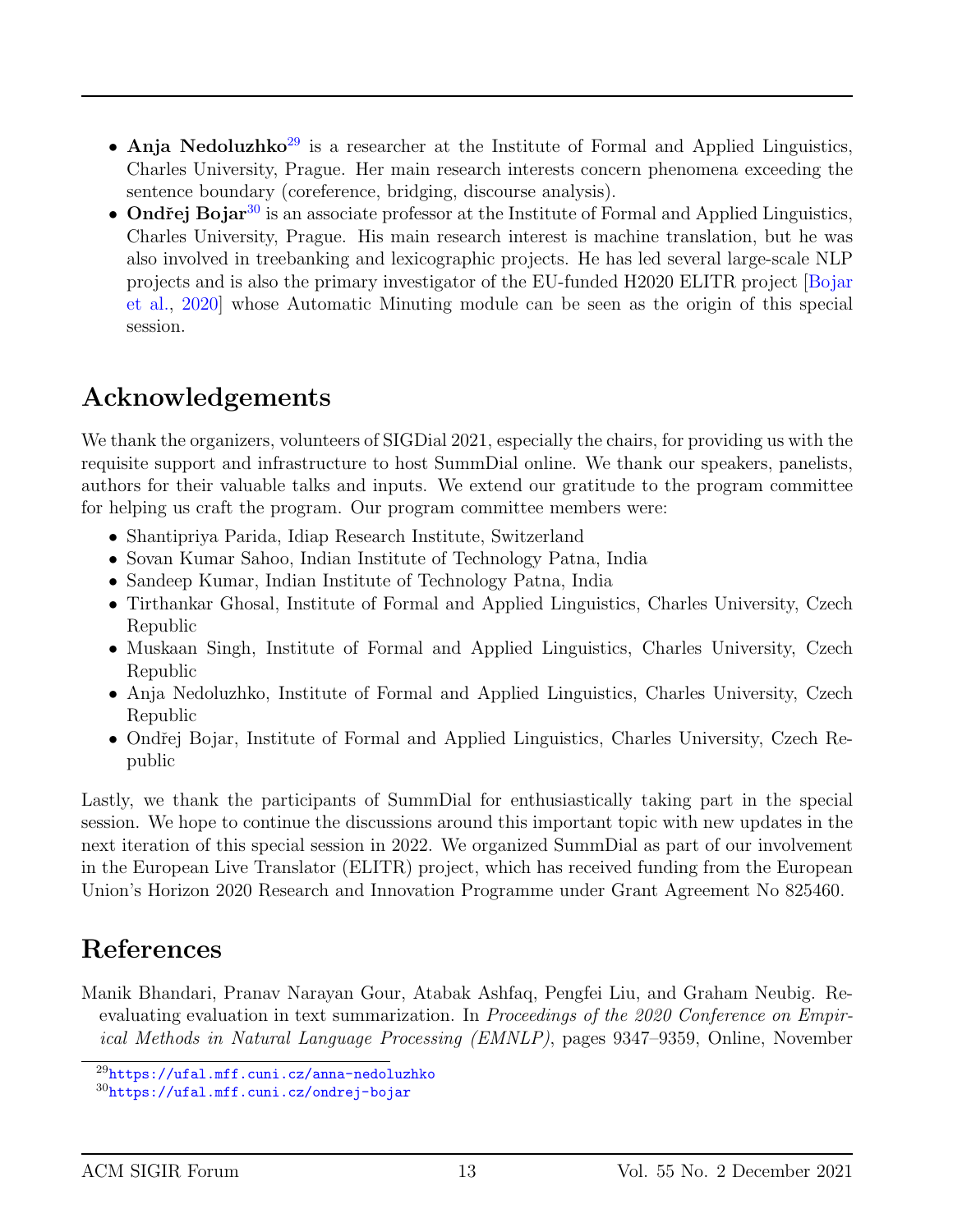2020. Association for Computational Linguistics. doi: 10.18653/v1/2020.emnlp-main.751. URL <https://aclanthology.org/2020.emnlp-main.751>.

- <span id="page-13-5"></span>Ondřej Bojar, Dominik Macháček, Sangeet Sagar, Otakar Smrž, Jonáš Kratochvíl, Ebrahim Ansari, Dario Franceschini, Chiara Canton, Ivan Simonini, Thai-Son Nguyen, Felix Schneider, Sebastian Stücker, Alex Waibel, Barry Haddow, Rico Sennrich, and Philip Williams. ELITR: European live translator. In Proceedings of the 22nd Annual Conference of the European Association for Machine Translation, pages 463–464, Lisboa, Portugal, November 2020. European Association for Machine Translation. URL <https://aclanthology.org/2020.eamt-1.53>.
- <span id="page-13-0"></span>Tom B. Brown, Benjamin Mann, Nick Ryder, Melanie Subbiah, Jared Kaplan, Prafulla Dhariwal, Arvind Neelakantan, Pranav Shyam, Girish Sastry, Amanda Askell, Sandhini Agarwal, Ariel Herbert-Voss, Gretchen Krueger, Tom Henighan, Rewon Child, Aditya Ramesh, Daniel M. Ziegler, Jeffrey Wu, Clemens Winter, Christopher Hesse, Mark Chen, Eric Sigler, Mateusz Litwin, Scott Gray, Benjamin Chess, Jack Clark, Christopher Berner, Sam Mc-Candlish, Alec Radford, Ilya Sutskever, and Dario Amodei. Language models are few-shot learners. In Hugo Larochelle, Marc'Aurelio Ranzato, Raia Hadsell, Maria-Florina Balcan, and Hsuan-Tien Lin, editors, Advances in Neural Information Processing Systems 33: Annual Conference on Neural Information Processing Systems 2020, NeurIPS 2020, December 6-12, 2020, virtual, 2020. URL [https://proceedings.neurips.cc/paper/2020/hash/](https://proceedings.neurips.cc/paper/2020/hash/1457c0d6bfcb4967418bfb8ac142f64a-Abstract.html) [1457c0d6bfcb4967418bfb8ac142f64a-Abstract.html](https://proceedings.neurips.cc/paper/2020/hash/1457c0d6bfcb4967418bfb8ac142f64a-Abstract.html).
- <span id="page-13-2"></span>Yulong Chen, Yang Liu, Liang Chen, and Yue Zhang. DialogSum: A real-life scenario dialogue summarization dataset. In Findings of the Association for Computational Linguistics: ACL-IJCNLP 2021, pages 5062–5074, Online, August 2021a. Association for Computational Linguistics. doi:  $10.18653/v1/2021$ .findings-acl.449. URL [https://aclanthology.org/2021.](https://aclanthology.org/2021.findings-acl.449) [findings-acl.449](https://aclanthology.org/2021.findings-acl.449).
- <span id="page-13-4"></span>Yulong Chen, Yang Liu, and Yue Zhang. Dialogsum challenge: Summarizing real-life scenario dialogues. In Anya Belz, Angela Fan, Ehud Reiter, and Yaji Sripada, editors, Proceedings of the 14th International Conference on Natural Language Generation, INLG 2021, Aberdeen, Scotland, UK, 20-24 September, 2021, pages 308–313. Association for Computational Linguistics, 2021b. URL <https://aclanthology.org/2021.inlg-1.33>.
- <span id="page-13-3"></span>Ann Clifton, Sravana Reddy, Yongze Yu, Aasish Pappu, Rezvaneh Rezapour, Hamed Bonab, Maria Eskevich, Gareth Jones, Jussi Karlgren, Ben Carterette, and Rosie Jones. 100,000 podcasts: A spoken English document corpus. In Proceedings of the 28th International Conference on Computational Linguistics, pages 5903–5917, Barcelona, Spain (Online), December 2020. International Committee on Computational Linguistics. doi: 10.18653/v1/2020.coling-main.519. URL <https://aclanthology.org/2020.coling-main.519>.
- <span id="page-13-1"></span>Daniel Deutsch and Dan Roth. SacreROUGE: An open-source library for using and developing summarization evaluation metrics. In Proceedings of Second Workshop for NLP Open Source Software (NLP-OSS), pages 120–125, Online, November 2020. Association for Computational Linguistics. doi: 10.18653/v1/2020.nlposs-1.17. URL [https://aclanthology.org/](https://aclanthology.org/2020.nlposs-1.17) [2020.nlposs-1.17](https://aclanthology.org/2020.nlposs-1.17).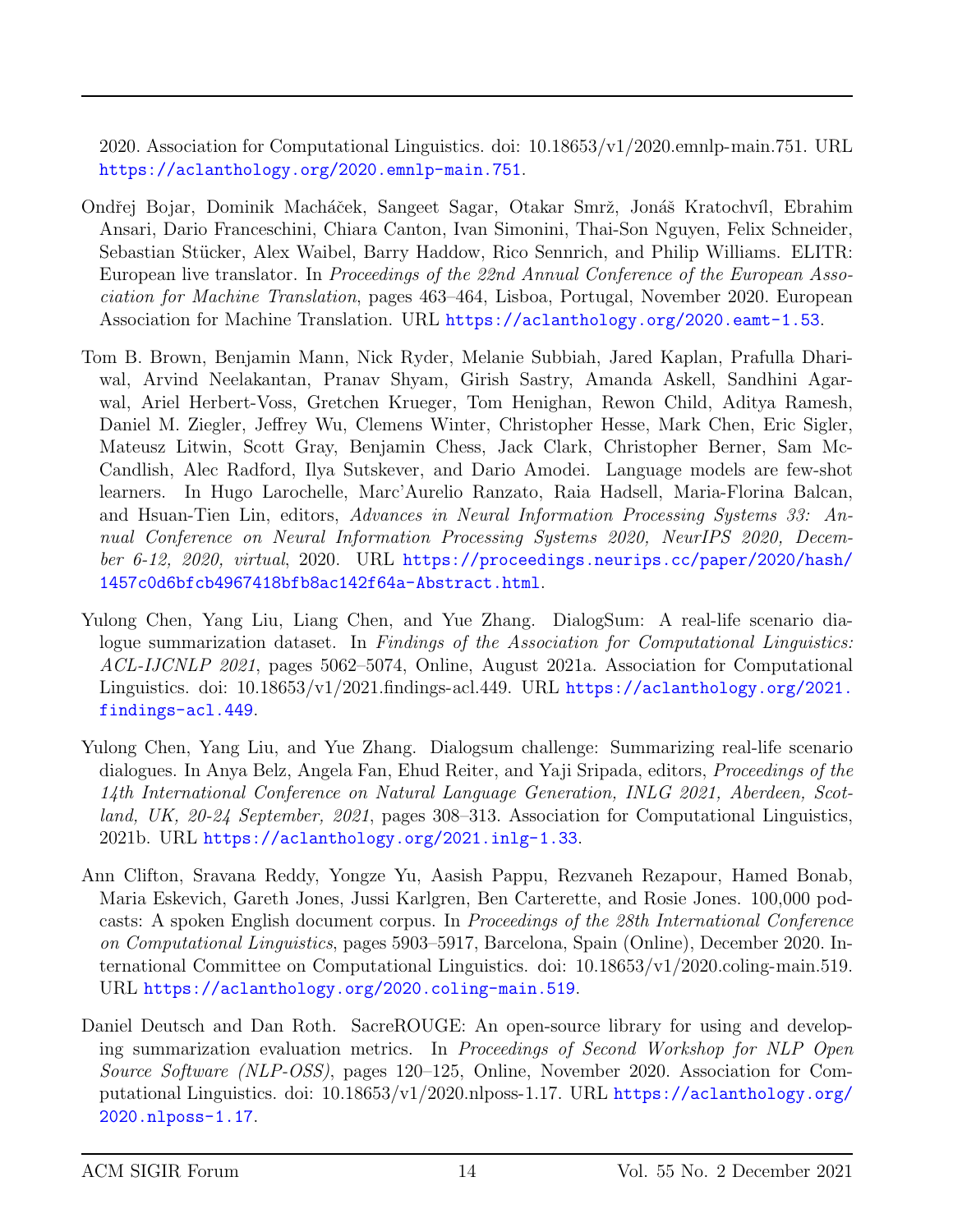- <span id="page-14-0"></span>Daniel Deutsch and Dan Roth. Understanding the extent to which content quality metrics measure the information quality of summaries. In Proceedings of the 25th Conference on Computational Natural Language Learning, pages 300–309, Online, November 2021. Association for Computational Linguistics. URL <https://aclanthology.org/2021.conll-1.24>.
- <span id="page-14-6"></span>Alexander R. Fabbri, Wojciech Kryściński, Bryan McCann, Caiming Xiong, Richard Socher, and Dragomir Radev. SummEval: Re-evaluating Summarization Evaluation. Transactions of the Association for Computational Linguistics, 9:391–409, 04 2021. ISSN 2307-387X. doi: 10.1162/ tacl a 00373. URL [https://doi.org/10.1162/tacl\\_a\\_00373](https://doi.org/10.1162/tacl_a_00373).
- <span id="page-14-2"></span>Tirthankar Ghosal, Muskaan Singh, Anja Nedoluzhko, and Ondřej Bojar. Overview of the First Shared Task on Automatic Minuting (AutoMin) at Interspeech 2021. In Proceedings of the First Shared Task on Automatic Minuting at Interspeech 2021, 2021. URL [http://dx.doi.org/10.](http://dx.doi.org/10.21437/AutoMin.2021-1) [21437/AutoMin.2021-1](http://dx.doi.org/10.21437/AutoMin.2021-1).
- <span id="page-14-7"></span>Bogdan Gliwa, Iwona Mochol, Maciej Biesek, and Aleksander Wawer. SAMSum corpus: A human-annotated dialogue dataset for abstractive summarization. In Proceedings of the 2nd Workshop on New Frontiers in Summarization, pages 70–79, Hong Kong, China, November 2019. Association for Computational Linguistics. doi: 10.18653/v1/D19-5409. URL <https://aclanthology.org/D19-5409>.
- <span id="page-14-8"></span>Adam Janin, Don Baron, Jane Edwards, Dan Ellis, David Gelbart, Nelson Morgan, Barbara Peskin, Thilo Pfau, Elizabeth Shriberg, Andreas Stolcke, and Chuck Wooters. The ICSI meeting corpus. In 2003 IEEE International Conference on Acoustics, Speech, and Signal Processing, ICASSP '03, Hong Kong, April 6-10, 2003, pages 364–367. IEEE, 2003. doi: 10.1109/ICASSP. 2003.1198793. URL <https://doi.org/10.1109/ICASSP.2003.1198793>.
- <span id="page-14-3"></span>Mladen Karan, Prashant Khare, Patrick Healey, and Matthew Purver. Mitigating topic bias when detecting decisions in dialogue. In Proceedings of the 22nd Annual Meeting of the Special Interest Group on Discourse and Dialogue, pages 542–547, Singapore and Online, July 2021. Association for Computational Linguistics. URL <https://aclanthology.org/2021.sigdial-1.56>.
- <span id="page-14-5"></span>Mike Lewis, Yinhan Liu, Naman Goyal, Marjan Ghazvininejad, Abdelrahman Mohamed, Omer Levy, Veselin Stoyanov, and Luke Zettlemoyer. BART: Denoising sequence-to-sequence pretraining for natural language generation, translation, and comprehension. In Proceedings of the 58th Annual Meeting of the Association for Computational Linguistics, pages 7871–7880, Online, July 2020. Association for Computational Linguistics. doi: 10.18653/v1/2020.acl-main.703. URL <https://aclanthology.org/2020.acl-main.703>.
- <span id="page-14-1"></span>Chin-Yew Lin and Eduard H. Hovy. Automatic evaluation of summaries using n-gram cooccurrence statistics. In Marti A. Hearst and Mari Ostendorf, editors, Human Language Technology Conference of the North American Chapter of the Association for Computational Linguistics, HLT-NAACL 2003, Edmonton, Canada, May 27 - June 1, 2003. The Association for Computational Linguistics, 2003. URL <https://aclanthology.org/N03-1020/>.
- <span id="page-14-4"></span>Zhengyuan Liu and Nancy F. Chen. Dynamic sliding window for meeting summarization. CoRR, abs/2108.13629, 2021. URL <https://arxiv.org/abs/2108.13629>.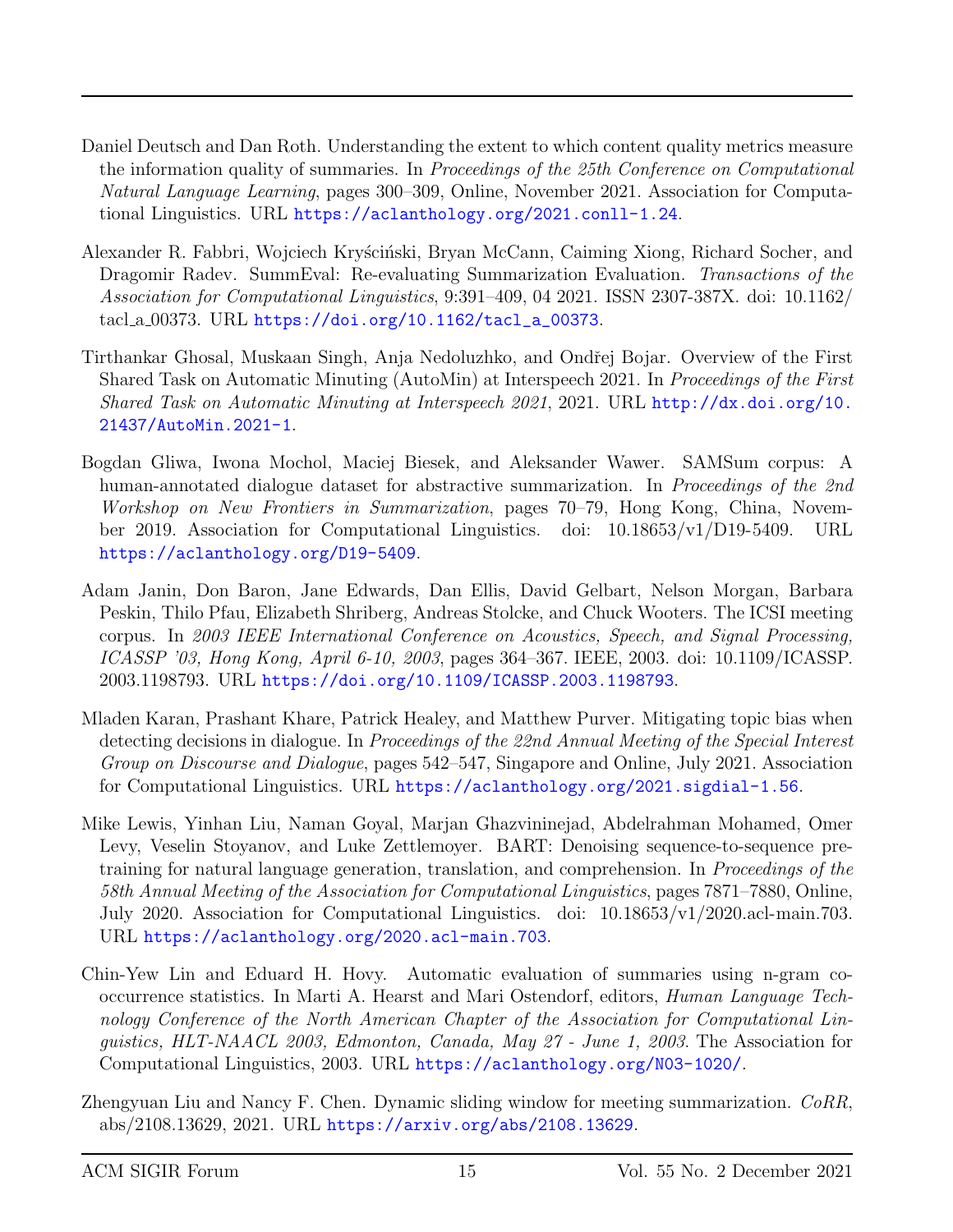- <span id="page-15-4"></span>Zhengyuan Liu, Ke Shi, and Nancy Chen. Coreference-aware dialogue summarization. In Proceedings of the 22nd Annual Meeting of the Special Interest Group on Discourse and Dialogue, pages 509–519, Singapore and Online, July 2021. Association for Computational Linguistics. URL <https://aclanthology.org/2021.sigdial-1.53>.
- <span id="page-15-3"></span>Annie Louis and Ani Nenkova. Automatically assessing machine summary content without a gold standard. *Computational Linguistics*,  $39(2):267-300$ , June 2013. doi:  $10.1162/COLI$  a 00123. URL <https://aclanthology.org/J13-2002>.
- <span id="page-15-5"></span>Ramesh Manuvinakurike, Saurav Sahay, Wenda Chen, and Lama Nachman. Incremental temporal summarization in multi-party meetings. In Proceedings of the 22nd Annual Meeting of the Special Interest Group on Discourse and Dialogue, pages 530–541, Singapore and Online, July 2021. Association for Computational Linguistics. URL [https://aclanthology.org/2021.](https://aclanthology.org/2021.sigdial-1.55) [sigdial-1.55](https://aclanthology.org/2021.sigdial-1.55).
- <span id="page-15-6"></span>Iain McCowan, Jean Carletta, Wessel Kraaij, Simone Ashby, S Bourban, M Flynn, M Guillemot, Thomas Hain, J Kadlec, Vasilis Karaiskos, et al. The ami meeting corpus. In Proceedings of the 5th international conference on methods and techniques in behavioral research, volume 88, page 100. Citeseer, 2005. URL [http://citeseerx.ist.psu.edu/viewdoc/summary?doi=10.](http://citeseerx.ist.psu.edu/viewdoc/summary?doi=10.1.1.95.6326) [1.1.95.6326](http://citeseerx.ist.psu.edu/viewdoc/summary?doi=10.1.1.95.6326).
- <span id="page-15-0"></span>Anna Nedoluzhko and Ondrej Bojar. Towards automatic minuting of the meetings. In ITAT, 2019. URL <http://ceur-ws.org/Vol-2473/paper3.pdf>.
- <span id="page-15-2"></span>Martin Popel, Marketa Tomkova, Jakub Tomek, Lukasz Kaiser, Jakob Uszkoreit, Ondřej Bojar, and Zdeněk Zabokrtský. Transforming machine translation: a deep learning system reaches news translation quality comparable to human professionals. Nature communications, 11(1): 1–15, 2020. URL <https://www.nature.com/articles/s41467-020-18073-9>.
- <span id="page-15-8"></span>Muskaan Singh, Tirthankar Ghosal, and Ondřej Bojar. An empirical analysis of text summarization approaches for automatic minuting. In Proceedings of the 35th Pacific Asia Conference on Language, Information and Computation, Shanghai, China, November 2021. Association for Computational Linguistics.
- <span id="page-15-7"></span>Gökhan Tür, Andreas Stolcke, L. Lynn Voss, Stanley Peters, Dilek Hakkani-Tür, John Dowding, Benoît Favre, Raquel Fernández, Matthew Frampton, Michael W. Frandsen, Clint Frederickson, Martin Graciarena, Donald Kintzing, Kyle Leveque, Shane Mason, John Niekrasz, Matthew Purver, Korbinian Riedhammer, Elizabeth Shriberg, Jing Tien, Dimitra Vergyri, and Fan Yang. The CALO meeting assistant system. IEEE Trans. Speech Audio Process., 18(6): 1601–1611, 2010. doi: 10.1109/TASL.2009.2038810. URL [https://doi.org/10.1109/TASL.](https://doi.org/10.1109/TASL.2009.2038810) [2009.2038810](https://doi.org/10.1109/TASL.2009.2038810).
- <span id="page-15-1"></span>Klaus Zechner. Automatic generation of concise summaries of spoken dialogues in unrestricted domains. In W. Bruce Croft, David J. Harper, Donald H. Kraft, and Justin Zobel, editors, SIGIR 2001: Proceedings of the 24th Annual International ACM SIGIR Conference on Research and Development in Information Retrieval, September 9-13, 2001, New Orleans, Louisiana, USA,